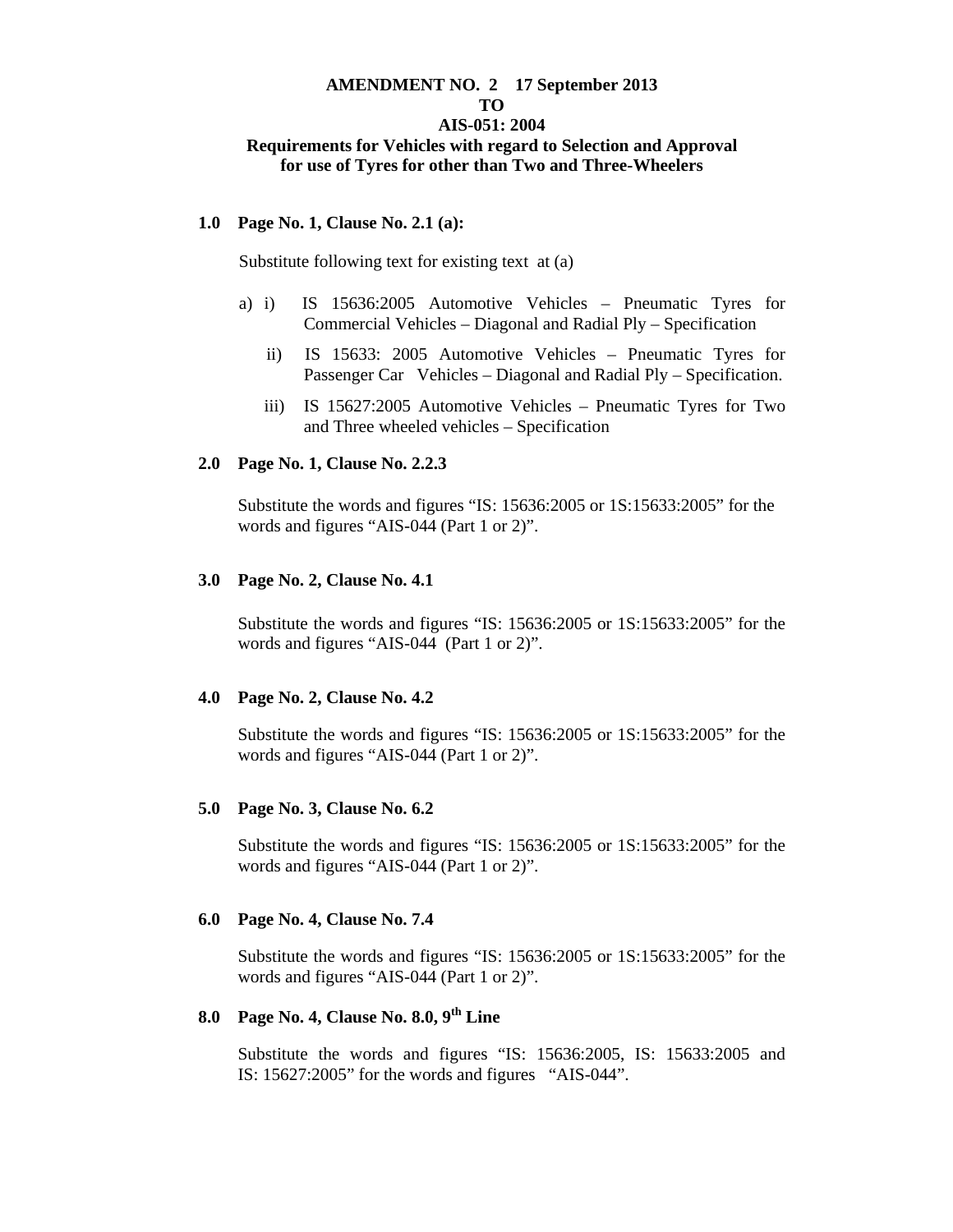### **9.0 Page No. 4, Clause No. 8.0, Note**

 Substitute the words and figures "IS: 15636:2005 and IS: 15633:2005" for the words and figures "AIS-044 (Part 1 and 2)".

#### PRINTED BY THE AUTOMOTIVE RESEARCH ASSOCIATION OF INDIA P. B. NO. 832, PUNE 411 004

### ON BEHALF OF AUTOMOTIVE INDUSTRY STANDARDS COMMITTEE

UNDER CENTRAL MOTOR VEHICLE RULES - TECHNICAL STANDING COMMITTEE

> SET-UP BY MINISTRY OF ROAD TRANSPORT & HIGHWAYS (DEPARTMENT OF ROAD TRANSPORT & HIGHWAYS) GOVERNMENT OF INDIA

> > 17 September 2013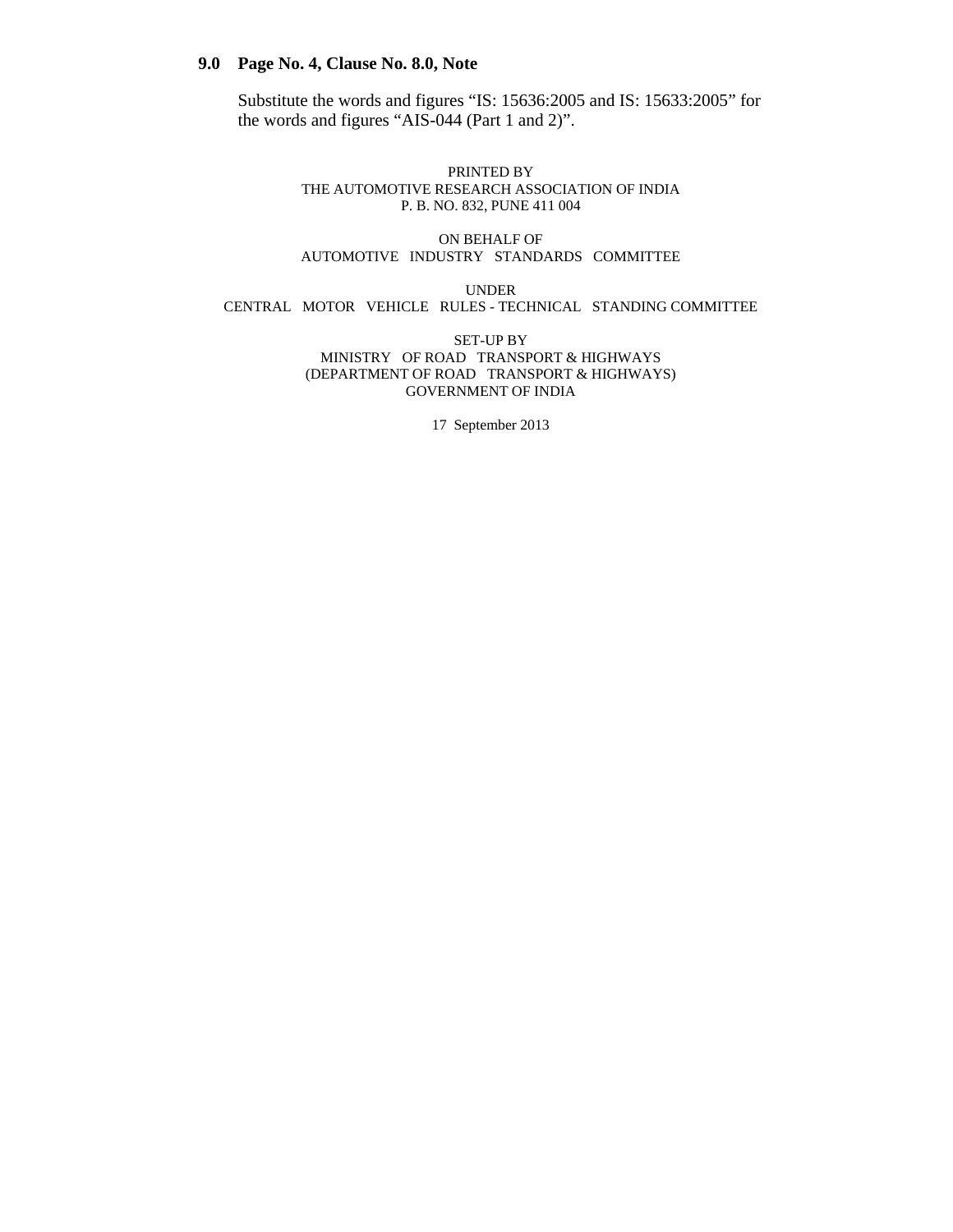### **AMENDMENT NO. 1 TO AIS - 051 Requirements for Vehicles with regard to Selection and Approval for use of Tyres for other than Two and Three-Wheelers**

**1.0** Page No. 5 :

Add following new clause 9.0 after clause 8:

"9.0 Requirements specified under paragraphs 4.0, 5.0 and 6.0 shall not be applicable to temporary use spare wheels / tyre and run flat tyres fitted on M1/N1 category of vehicles. However they shall comply with the requirements of clause numbers 5.1.2, 5.1.5 and 5.1.6 of AIS-110."

# PRINTED BY THE AUTOMOTIVE RESEARCH ASSOCIATION OF INDIA P.B. NO. 832, PUNE 411 004

### ON BEHALF OF AUTOMOTIVE INDUSTRY STANDARDS COMMITTEE

# UNDER CENTRAL MOTOR VEHICLE RULES – TECHNICAL STANDING **COMMITTEE** SET-UP BY MINISTRY OF SHIPPING, ROAD TRANSPORT & HIGHWAYS

# (DEPARTMENT OF ROAD TRANSPORT & HIGHWAYS) GOVERNMENT OF INDIA

May 2009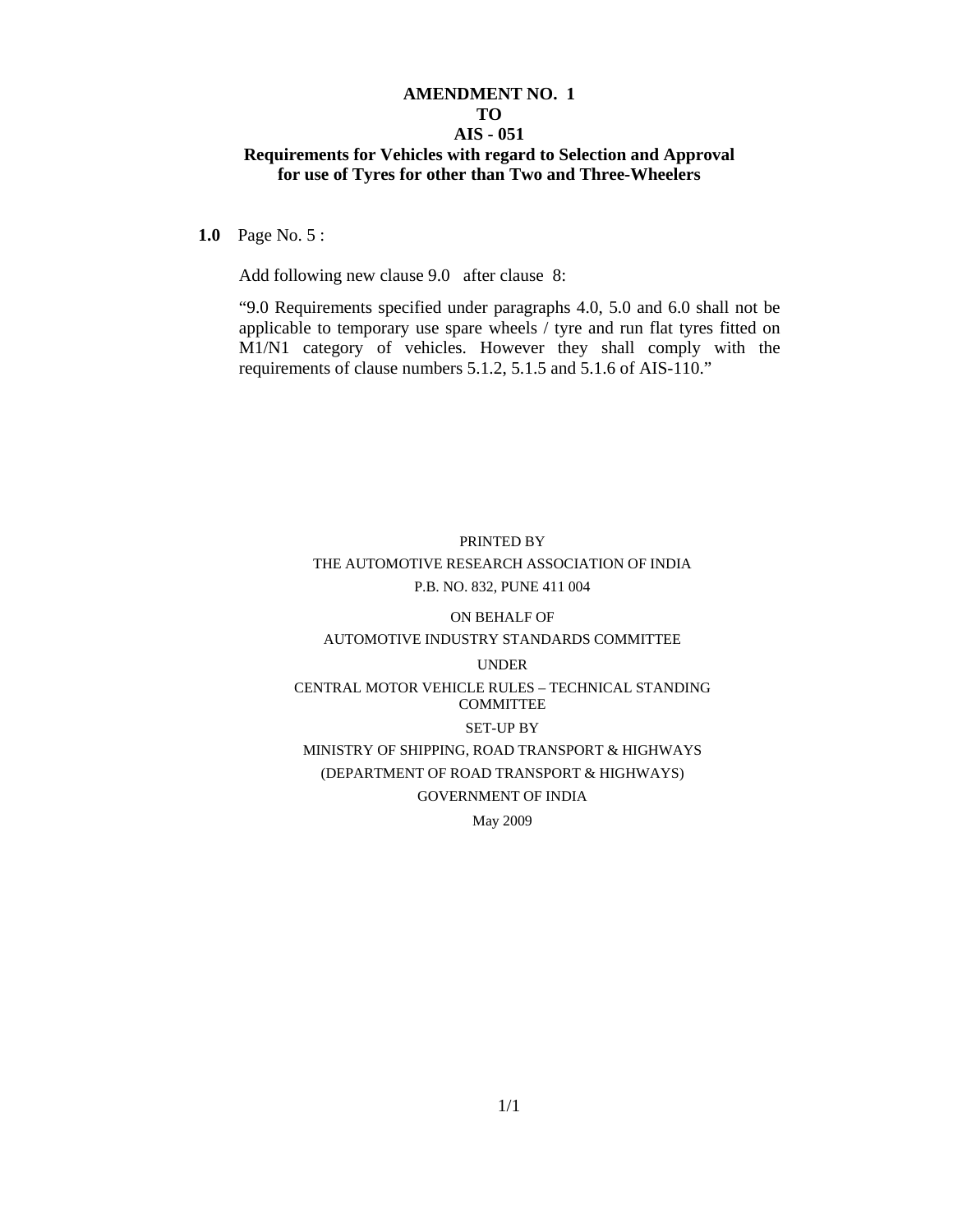**AIS-051**

# AUTOMOTIVE INDUSTRY STANDARD

# **Requirements for Vehicles with regard to Selection and Approval for use of Tyres for other than Two and Three-Wheelers**

PRINTED BY:

THE AUTOMOTIVE RESEARCH ASSOCIATION OF INDIA P.B.NO.832, PUNE 411 004

ON BEHALF OF: AUTOMOTIVE INDUSTRY STANDARDS COMMITTEE

UNDER CENTRAL MOTOR VEHICLES RULES – TECHNICAL STANDING COMMITTEE

> SET-UP BY MINISTRY OF ROAD TRANSPORT & HIGHWAYS GOVERNMENT OF INDIA

> > June 2004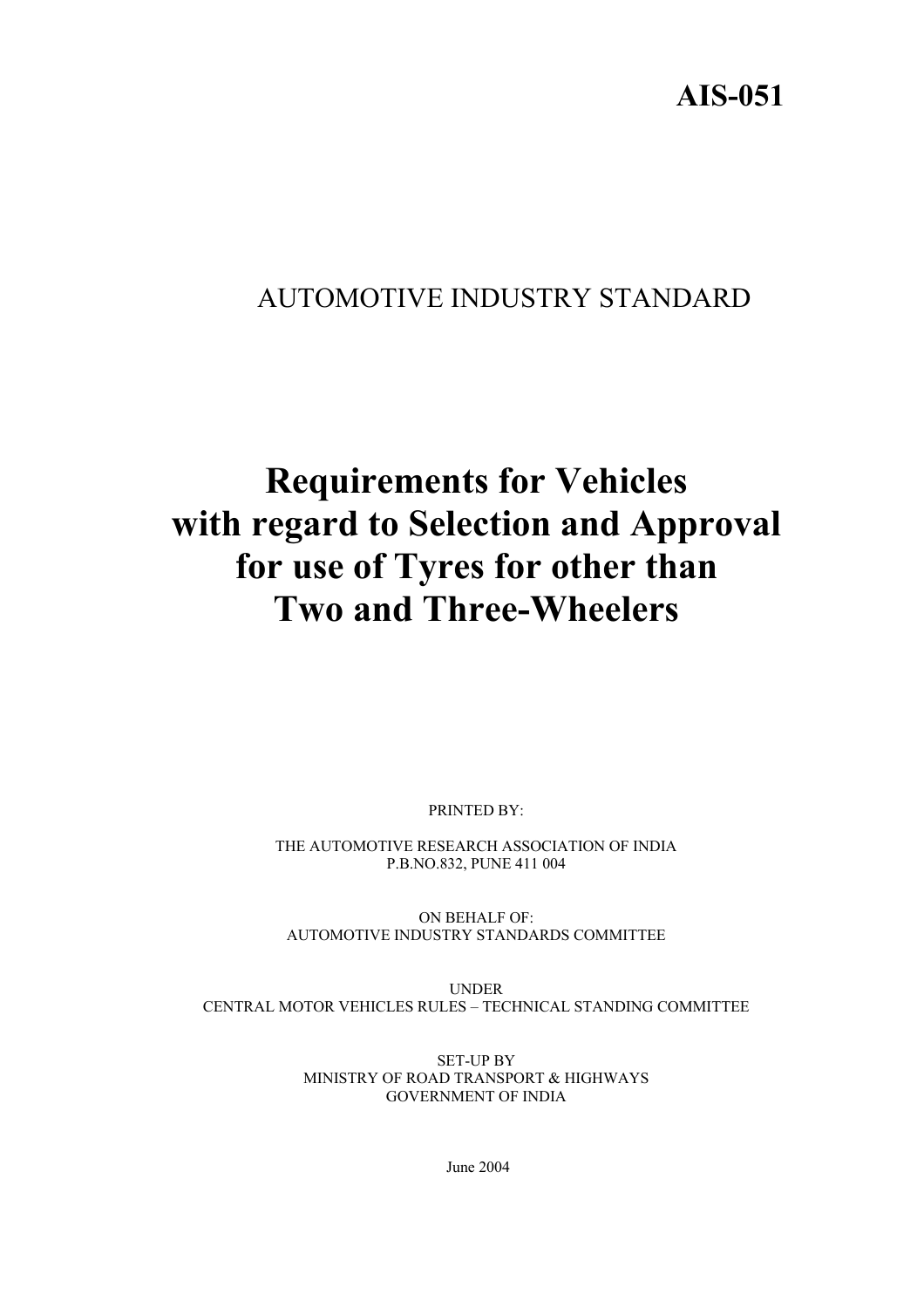# **AIS-051**

# Status chart of the Standard to be used by the purchaser for updating the record

| Sr.<br>No. | $Corr-$<br>igenda. | Amend-<br>ment | <b>Revision</b> | Date | Remark | Misc. |
|------------|--------------------|----------------|-----------------|------|--------|-------|
|            |                    |                |                 |      |        |       |
|            |                    |                |                 |      |        |       |
|            |                    |                |                 |      |        |       |
|            |                    |                |                 |      |        |       |
|            |                    |                |                 |      |        |       |
|            |                    |                |                 |      |        |       |
|            |                    |                |                 |      |        |       |

**General Remarks:**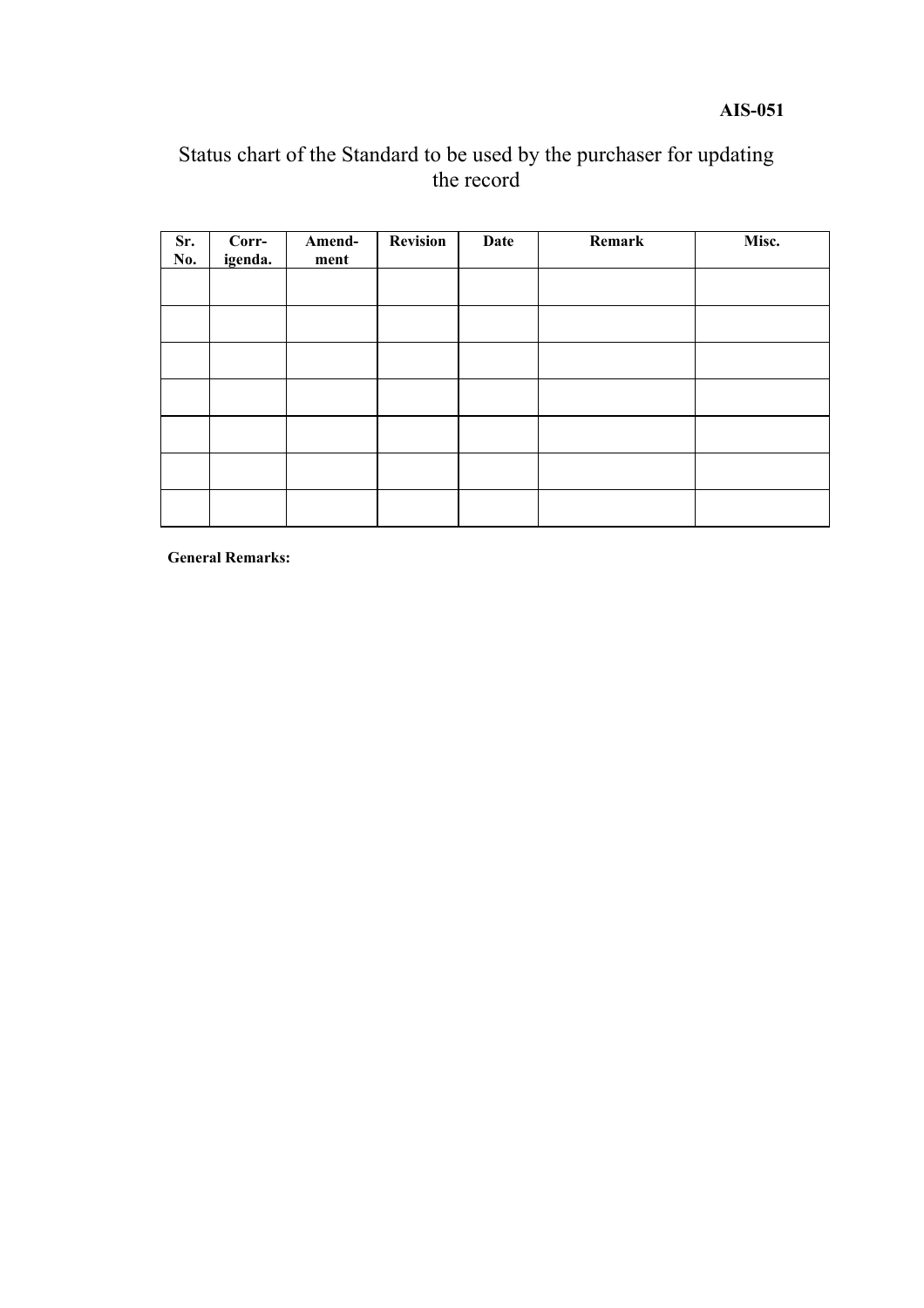### **Introduction**

The Government of India felt the need for a permanent agency to expedite the publication of standards and development of test facilities in parallel when the work on the preparation of the standards is going on, as the development of improved safety critical parts can be undertaken only after the publication of the standard and commissioning of test facilities. To this end, the Ministry of Surface Transport (MOST) has constituted a permanent Automotive Industry Standards Committee (AISC) vide order No. RT-11028/11/97-MVL dated September 15, 1997. The standards prepared by AISC will be approved by the permanent CMVR Technical Standing Committee (CTSC). After approval, the Automotive Research Association of India, (ARAI),Pune, being the Secretariat of the AIS Committee, has published this standard. For better dissemination of this information ARAI may publish this document on their Web site.

The selection and fitment of pneumatic tyre is important for the safe operation of vehicles. With the new generation vehicles and development in road infrastructure facilities the vehicle speeds are increasing day by day. To ensure, safety of operation of tyres and vehicles by proper selection of tyres, there was a need for a standard specifying the selection and fitment requirements of the pneumatic tyres to vehicles, based on their speed and load carrying capabilities.

Considerable assistance has been taken from (EEC Directive 92/23/EEC  $(31<sup>st</sup> March 1992)$  relating to tyres for motor vehicles and their trailers and to their fittings and other national standards.

The Automotive Industry Standards Committee responsible for preparation of this standard is given in Annexure - A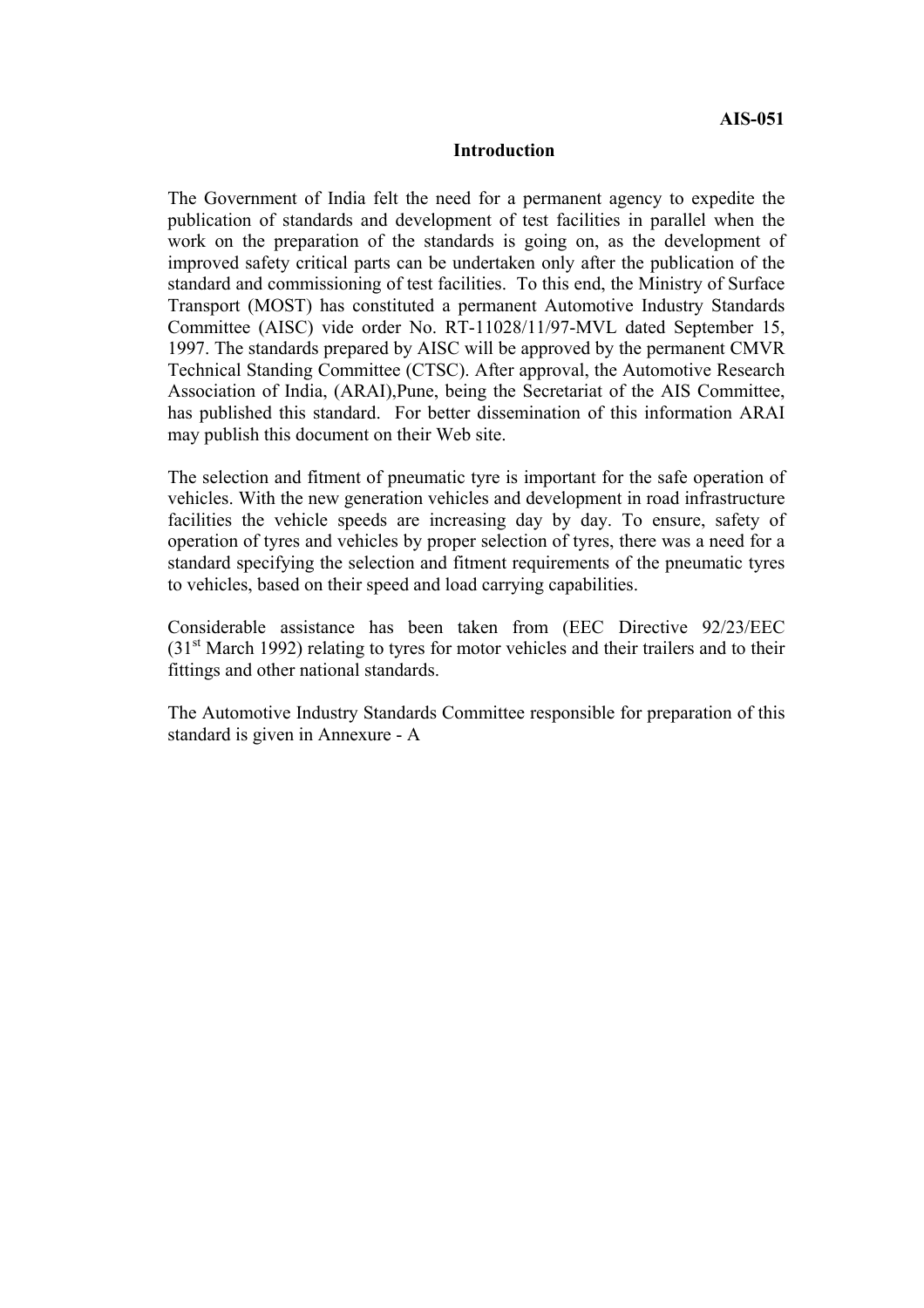# **Requirements for Vehicles with regard to Selection and Approval for use of Tyres for other than Two and Three-Wheelers**

## **1.0 SCOPE**

This standard specifies the guidelines for selection and approval for use of tyres for vehicles other than two wheelers, three wheelers.

## **2.0 REFERENCES AND DEFINITIONS**

### **2.1 References**

Following standards are necessary adjuncts to this standard:

- a) AIS-044 (Part 1 to 3) Automotive Industry Standard: Tyres for motor vehicles.
- b) AIS-007 (Revision 1) Information on Technical Specifications to be submitted by the Manufacturer
- c) IS 9211 2003 Terms and definitions of weights of road vehicles other than 2 and 3 wheelers..
- d) ETRTO Standards manual

### **2.2 Definitions**

For the purpose of this standard the following definitions shall apply:

- 2.2.1 **"Maximum axle weight"** means the "authorized axle weight" as defined in IS 9211 - 2003 and declared by the manufacturer in the formats prescribed in AIS-007 (Revision 1).
- 2.2.2 **"Maximum design speed of the vehicle"** means the "maximum speed of the vehicle" as declared by the vehicle manufacturer in the technical specification submitted as per AIS-007 (Revision 1).
- 2.2.3 Definitions given in AIS-044 (part 1 or 2 ) are also applicable.

### **3.0 TYPE APPROVAL**

- 3.1 Application for type approval
- 3.1.1 The specification submitted by the manufacturer at the time of Type Approval of the vehicle to this standard shall contain at least the information listed in following paragraphs of AIS007, Rev.1.  **A1,** A 1.1, A 1.2, A1.3, A1.4, A1.5, A1.6 and A1.7.  **A3,** A3.1, A3.2, A3.2.1, A3.2.2 and A5.2.  **A6,** A6.1, A6.1.1, A6.1.2, A6.1.3, A6.2, A6.2.1, A6.2.2 and A6.2.3,  **A7,** A7.1, A7.1.1, A7.1.2, A7.1.3, A7.2.1, A7.2.2, A7.2.3, A7.2.4, A7.3, A7.3.1, A7.3.2, A7.4, A7.4.1, A7.4.2, A7.4.3, A7.5, A7.5.1, A7.5.2 and A7.5.3.  **B12,** B12.1, B12.1.1, B12.1.2 and B12.1.3.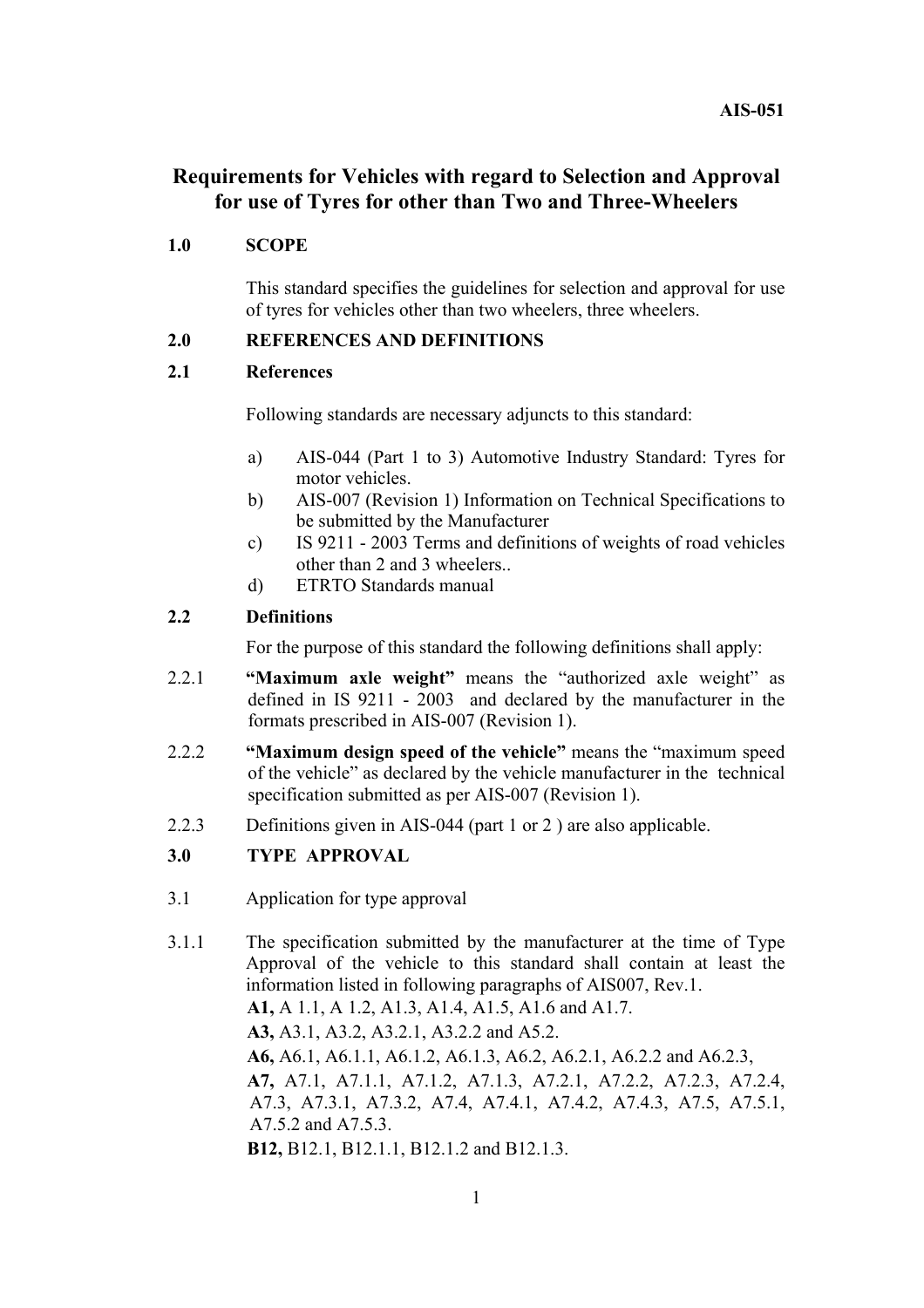3.1.2 If the above information is submitted in a consolidated form, for the type approval of the whole vehicle, it is not necessary to submit this information again.

# **3.2 Modifications/changes in Technical Specification**

- 3.2.1 Every functional modification in technical specifications pertaining to fitment of tyres, declared in accordance with para 3.1, shall be intimated to the testing agency. Testing agency may then consider, whether,
- 3.2.1.1 Vehicle with modifications complies with specified requirements, or,
- 3.2.1.2 any further verification is required.
- 3.2.2 For considering whether testing/verification is required or not, guidelines given in para 7.0 shall be followed.
- 3.2.3 In case of 3.2.1.2, checks for those parameters, which are affected by the modifications, only need to be carried out.
- 3.2.4 In the event of 3.2.1.1. or in the case of 3.2.1.2 after successful compliance to requirements, the certificate of compliance shall be validated for the modified version.
- 3.2.5 These conditions are applicable irrespective of any change in commercial name of the model.

### **4.0 GENERAL REQUIREMENTS**

- 4.1 All the tyres fitted on the vehicle shall comply with the requirements of AIS-044 ( part 1 or 2) as applicable and shall have speed capability and load carrying capacity as given in para 5.0 and 6.0.
- 4.2 The size designation of the tyre used on the vehicle shall be one covered by AIS-044 (Part 1 or 2) as applicable.
- 4.3 All tyres fitted on the same axle shall be identical in following respects:
	- a) Tyre size designation,
	- b) Structure (diagonal or bias ply (cross-ply), bias-belted, radial),
	- c) Speed category
	- d) Load-capacity index/ply rating and maximum load rating

### **5.0 SPEED CAPABILITY**

5.1 Every tyre which is fitted on the vehicle shall have a speed category symbol compatible with the maximum design speed of the vehicle as declared by the vehicle manufacturer or the applicable load/speed combination, as detailed in para 6.0.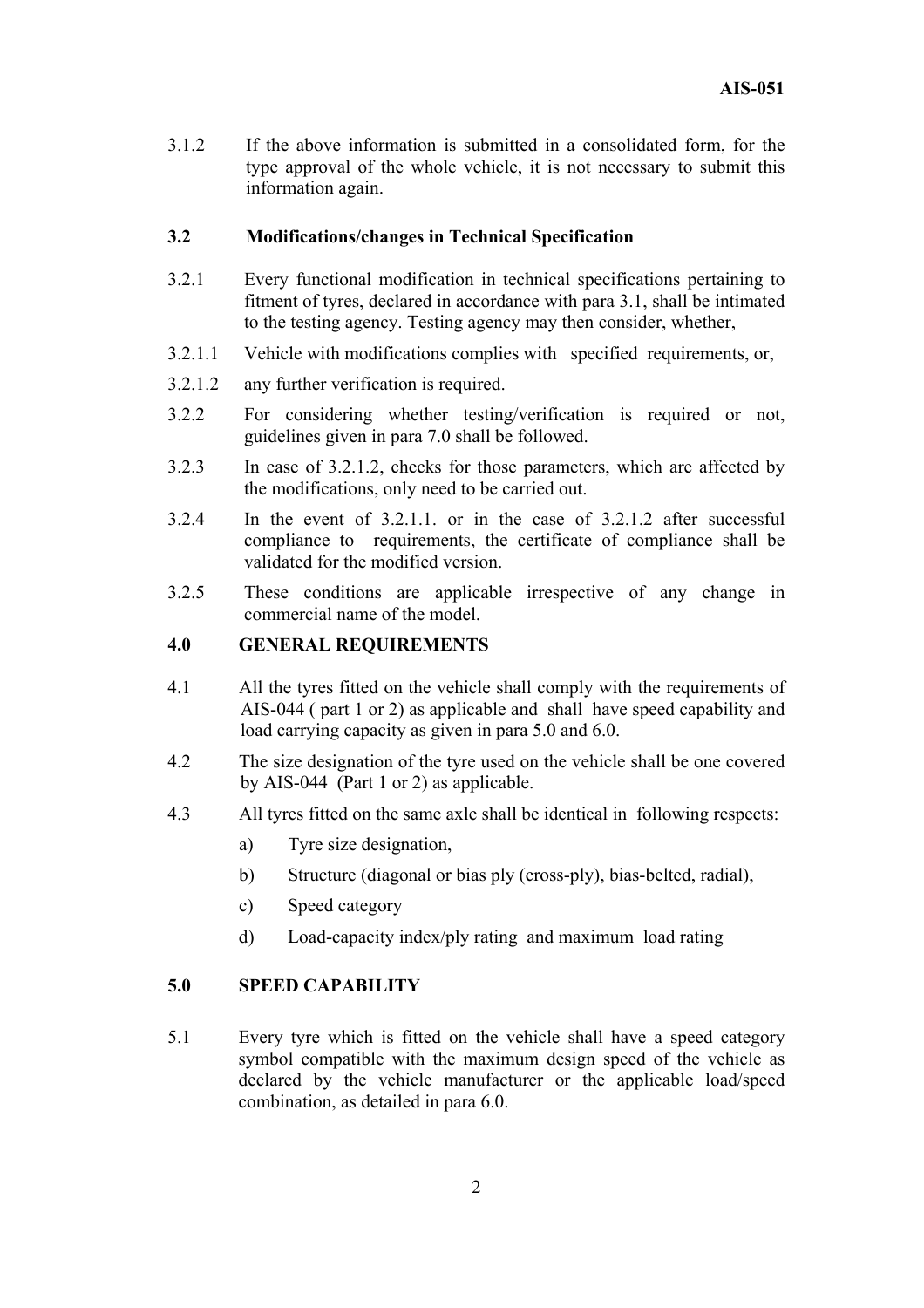- 5.2 The speed corresponding to the speed category of the tyre may be equal to or more than the maximum design speed of the vehicle.
- 5.3 The load carrying capacity of the tyre shall be corrected as a relation to its speed category and the maximum design speed of the vehicle as detailed in para 6.2.

# **6.0 LOAD CAPACITY**

- 6.1 Subject to the provision of para 6.2, the maximum load carrying capacity of every tyre with which the vehicle is fitted is:
- 6.1.1 In case of a vehicle fitted with tyres of the same type in single formation,

**a**t least equal to half of the maximum axle weight for most heavily loaded axle, as declared by the manufacturer of the vehicle.

6.1.2 In the case of vehicle fitted with tyres of more than one type, in single formation,

> at least equal to half of the maximum axle weight as declared by the manufacturer of the vehicle in respect of the relevant axle.

6.1.3 In the case of vehicles fitted with passenger car tyres, in dual (twin) formation,

> at least equal to 0.27 times the maximum axle weight as declared by the manufacturer of the vehicle in respect of the relevant axle.

6.1.4 In case of axles fitted with commercial vehicle tyres in dual (twin) formation,

> at least equal to 0.25 times, with reference to the load capacity for dual application, the maximum axle weight as declared by the manufacturer of the vehicle in respect of the relevant axle.

6.2 Correction to load carrying capacity based on the maximum design speed:

> For the purpose of verification of compliance to para 6.1 above, the load carrying capacity of the tyre shall be the maximum permitted load corresponding to the load capacity index/ply rating of the tyre with the permitted variation added or subtracted as applicable as per AIS-044 (part 1 or 2) corresponding to the maximum design speed of the vehicle.

### **7.0 CRITERIA FOR EXTENSION OF APPROVAL**

- 7.1 In case of following changes, the verification shall be carried out for establishing compliance of the changed parameters to the requirements specified in this standard:
- 7.2 Requirements of speed and load capacity:
- 7.2.1 In the case of following changes, the requirements of para 5.0 and 6.0 shall be verified: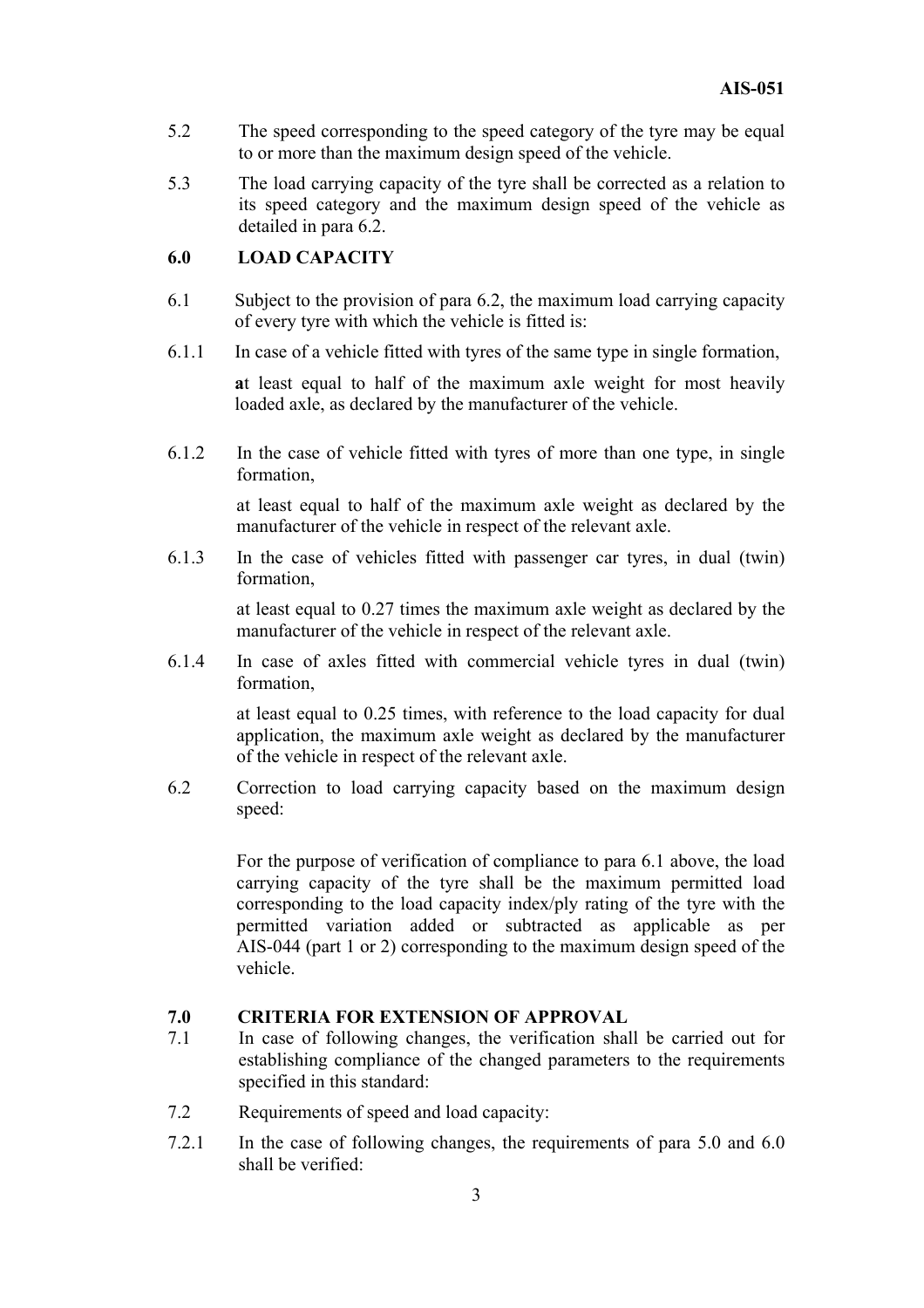- a) Use of tyre having speed category symbol of a lower maximum designated speed.
- b) Use of a tyre with a decrease in the load capacity index/ply rating.
- c) Increase in the maximum axle weight of the vehicle.
- d) Increase in the maximum design speed of the vehicle.
- 7.2.2 For use of tyre having speed category symbol of a higher maximum designated speed or increased load capacity index/ply rating or a decrease in the maximum design speed or maximum axle weights of the vehicle, no verification is required.
- 7.3 In case of a change of the tyre size designation, for the purpose of this standard, requirements of verification shall be as per para 7.2.
- 7.4 All tyres fitted on vehicles shall have approval to AIS-044 (part 1 or 2) In addition, if there are changes in the speed category or load capacity index/ply rating or tyre size designation, the requirements of para 7.2 and 7.3 shall apply.
- 7.5 Changes other than the above are not considered to affect compliance to this standard adversely.
- **8.0** For the purpose of type approval of the vehicle, the dynamic rolling radius shall be calculated as:

Dynamic rolling radius  $=$  Rolling circumference  $(Cr)$  $2 \pi$ 

Where "Rolling circumference (Cr)" means the theoretical distance covered by the center (axis) of the wheel of a vehicle in motion during one complete revolution of the tyre and obtained from the following formula:

$$
Cr = f \times D,
$$

where:

 $D =$  Design overall outer diameter of the tyre in accordance with the tyre size designation as defined in AIS-044.

 $f = 3.05$  for tyres for passenger cars vehicles.

3.03 for commercial vehicle tyre sizes on  $5^\circ$  drop centre rim.

3.03 for commercial vehicle tyre sizes with nominal aspect ratio 65 on  $15^{\circ}$  drop centre rim.

3.05 for other tyre sizes for commercial vehicle.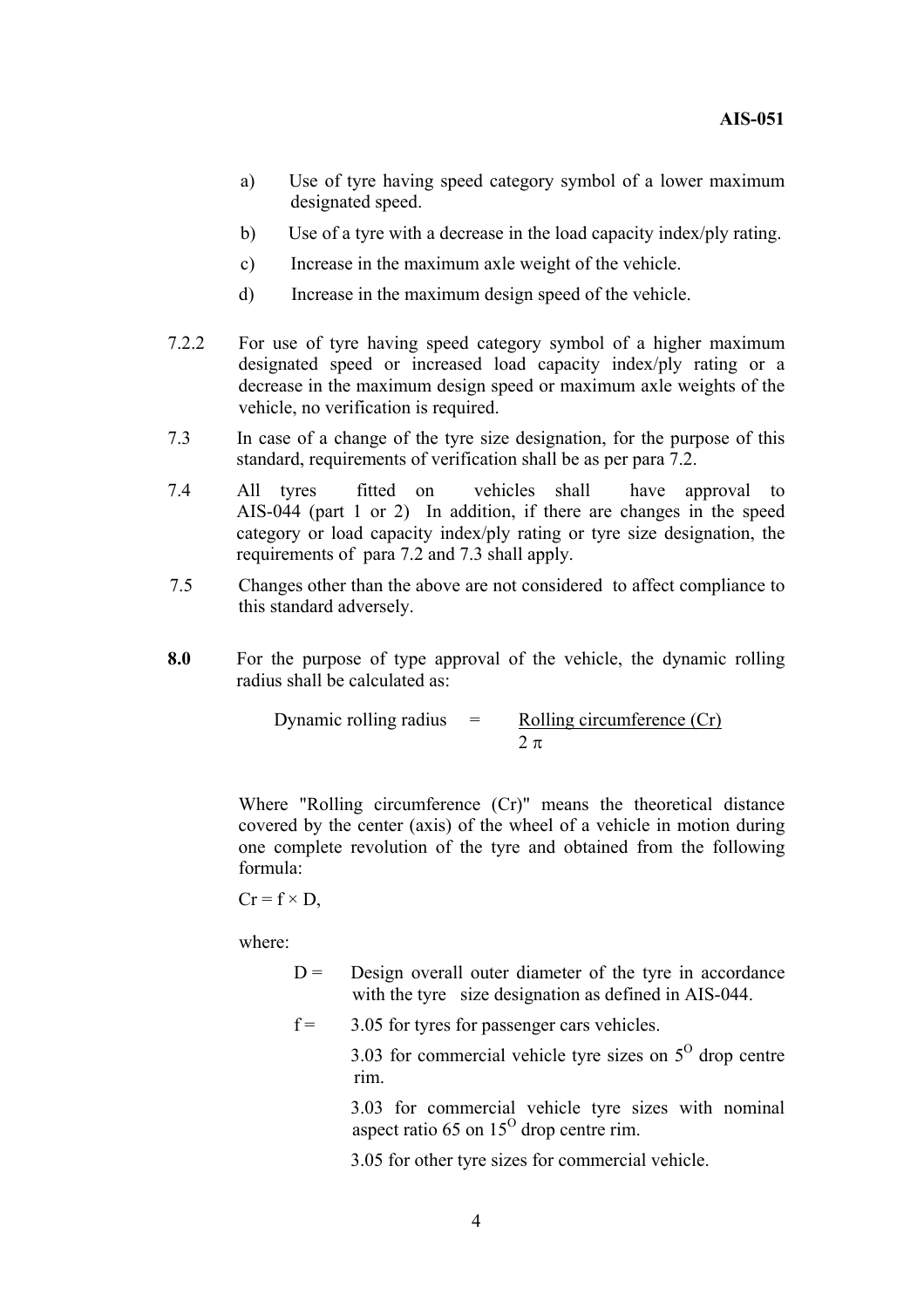**Note:** This formula is applicable in the cases where the dynamic rolling radius is a parameter affecting the vehicle test results. This is based on the details given in ETRTO Standards manual.

> In case the information is available in the documents referred to in AIS-044 (part 1 and 2) the same may be used instead of using the above formula.